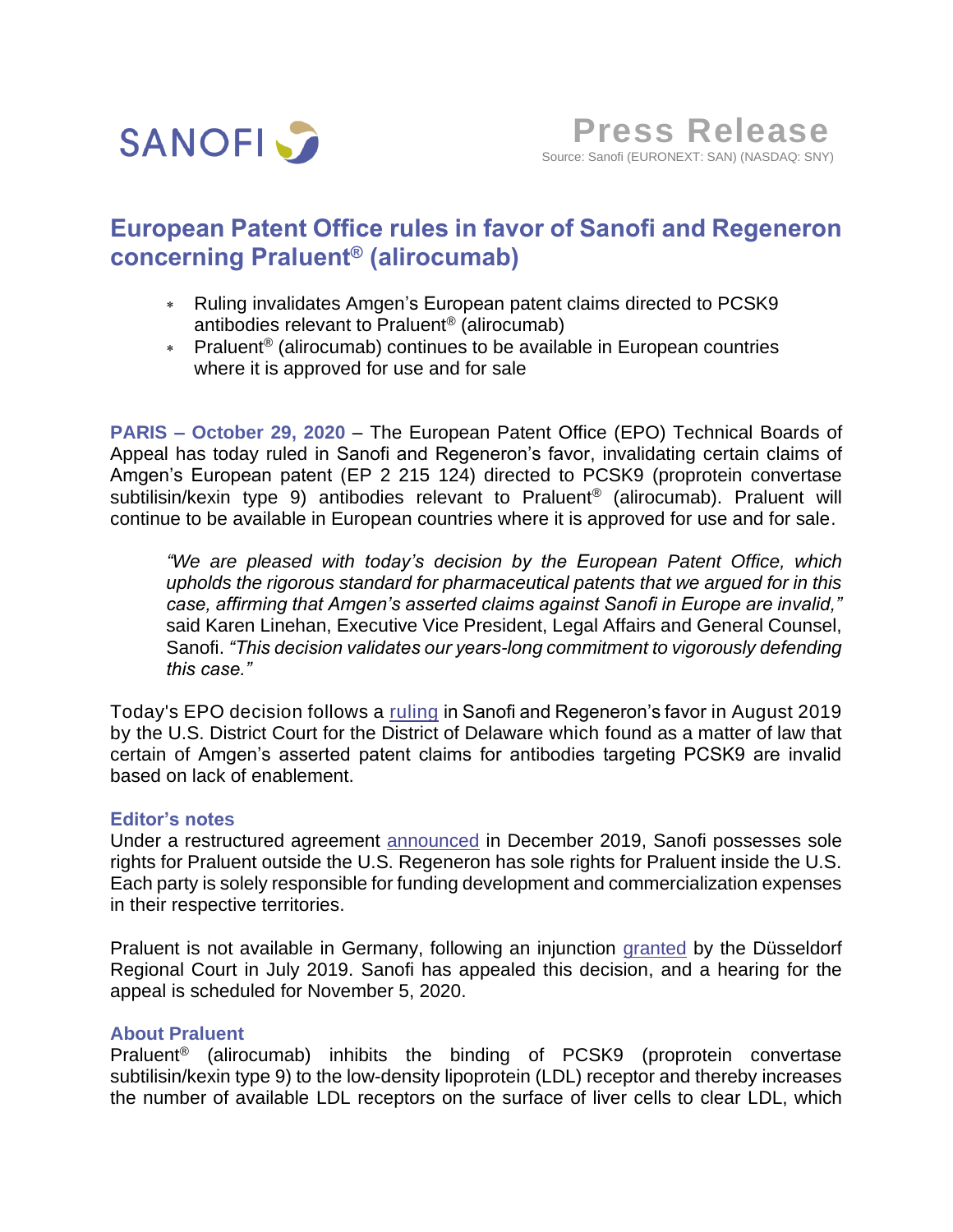lowers LDL cholesterol (LDL-C) levels in the blood. Praluent was developed by Sanofi and Regeneron under a global collaboration agreement.

Sanofi possesses sole rights for Praluent outside the U.S. Regeneron has sole rights for Praluent inside the U.S.

Praluent is approved in more than 60 countries worldwide across the European Union (EU), North and South Americas, Asia, Africa and Australia.

In the European Union (EU), Praluent is approved for use in adults:

- with primary hypercholesterolemia (heterozygous familial and non-familial) or mixed dyslipidemia, as an adjunct to diet:
	- $\circ$  in combination with a statin or statin with other lipid-lowering therapies in patients unable to reach LDL-C goals with the maximum tolerated dose of a statin or,
	- $\circ$  alone or in combination with other lipid-lowering therapies in patients who are statin-intolerant, or for whom a statin is contraindicated.
- with established atherosclerotic cardiovascular disease (ASCVD) to reduce cardiovascular (CV) risk by lowering LDL-C, as an adjunct to correction of other risk factors:
	- $\circ$  in combination with the maximum tolerated dose of a statin with or without other lipid-lowering therapies or,
	- $\circ$  alone or in combination with other lipid-lowering therapies in patients who are statin-intolerant, or for whom a statin is contraindicated.

The effect of Praluent on CV morbidity and mortality has been recognized and approved by regulatory authorities in the EU, U.S., China and other international markets.

#### **About Sanofi**

Sanofi is dedicated to supporting people through their health challenges. We are a global biopharmaceutical company focused on human health. We prevent illness with vaccines, provide innovative treatments to fight pain and ease suffering. We stand by the few who suffer from rare diseases and the millions with long-term chronic conditions.

With more than 100,000 people in 100 countries, Sanofi is transforming scientific innovation into healthcare solutions around the globe.

Sanofi, Empowering Life

**Media Relations Contacts** Ashleigh Koss Tel: +1 (908) 981-8745 [Ashleigh.Koss@sanofi.com](mailto:Ashleigh.Koss@sanofi.com)

**Investor Relations Contacts Paris** Eva Schaefer-Jansen Arnaud Delepine Yvonne Naughton